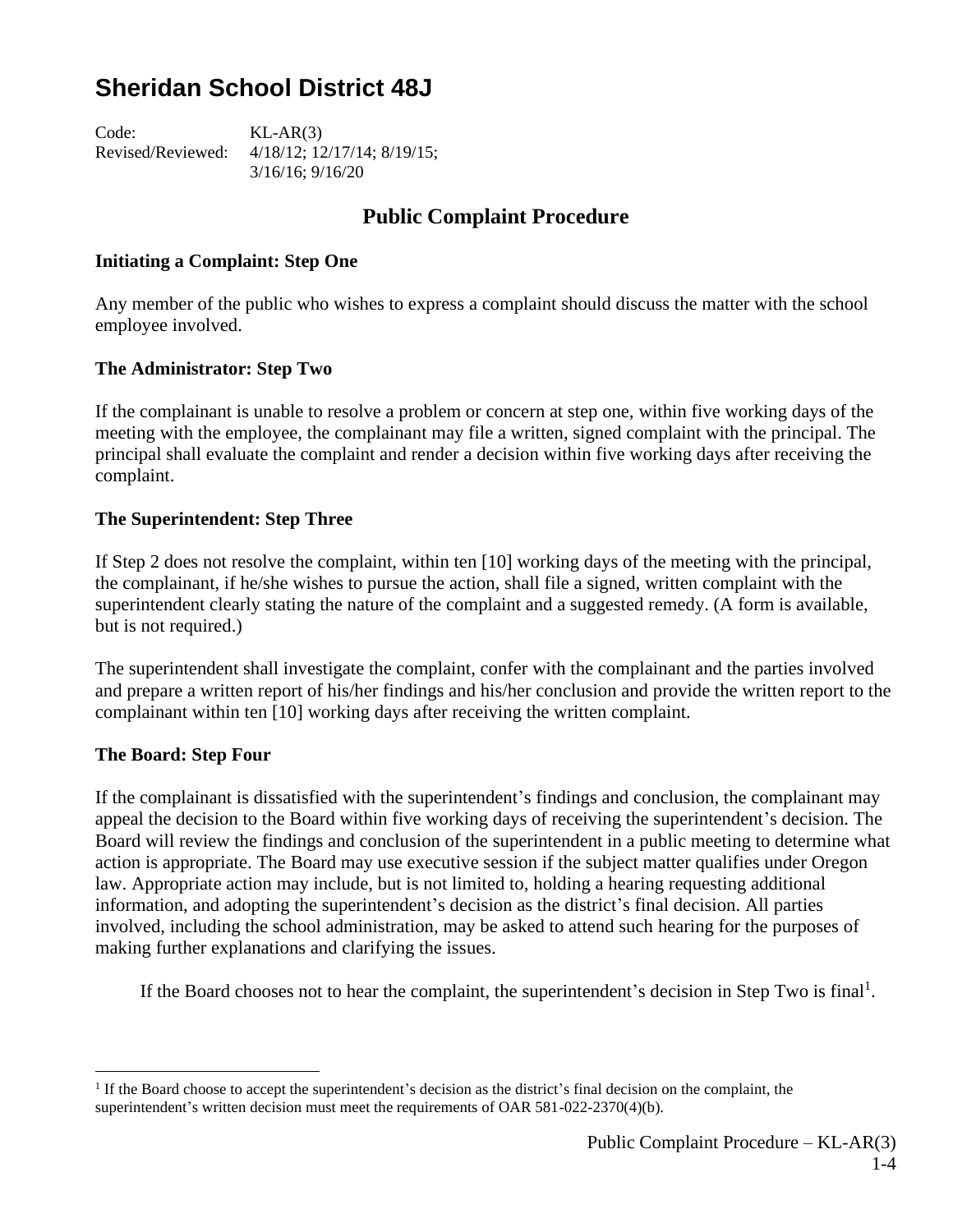The Board may hold the hearing in executive session if the subject matter qualifies under Oregon law.

The complainant shall be informed in writing or electronic form of the Board's decision within 20 working days from the hearing of the appeal by the Board. The Board's decision will address each allegation in the complaint and contain reasons for the district's decision. The Board's decision will be final.

The timelines may be extended upon written agreement between the district and the complainant.

The district's final decision for a complaint processed under this administrative regulation that alleges a violation of Oregon Administrative rule (OAR) Chapter 581, Division 22 (Division 22 Standards), ORS 339.285 - 339.303 or OAR 581-021-0550 - 581-021-0570 (Restraint and Seclusion), or ORS 659.852 (Retaliation), will be issued in writing or electronic form. The final decision will address each allegation in the complaint and contain reasons for the district's decision. If the complainant, who is a [student,] parent or guardian of a student attending school in the district or a person that resides in the district, and this complaint is not resolved through the complaint process, the complainant may appeal<sup>2</sup> the district's final decision to the Deputy Superintendent of Public Instruction under Oregon OARs 581-002-0001 – 581- 002-0023.

Complaints against the principal may be filed with the superintendent. The superintendent will attempt to resolve the complaint. If the complaint remains unresolved within ten [10] working days of receipt by the superintendent, the complainant may request to place the complaint on the Board agenda<sup>[</sup> at the next regularly scheduled or special Board meeting]. The Board may use executive session if the subject matter qualifies under Oregon law. The Board shall decide, within twenty [20] days, in open session what action, if any, is warranted. A final written decision regarding the complaint shall be issued by the Board within ten [10] days. The written decision of the Board will address each allegation in the complaint and reasons for the district's decision.

Complaints against the superintendent should be referred to the Board chair on behalf of the Board. The Board chair shall present the complaint to the Board in a Board meeting. If the Board decides an investigation is warranted, the Board may refer the investigation to a third party. When the investigation is complete, the results will be presented to the Board. The Board shall decide, within twenty [20] days, in open session what action, if any, is warranted. The Board may use executive session if the subject matter qualifies under Oregon law. A final written decision regarding the complaint shall be issued by the Board within ten [10] days. The written decision of the Board will address each allegation in the complaint and reasons for the district's decision.

Complaints against the Board as a whole or against an individual Board member should be made to the Board chair on behalf of the Board. The Board chair shall present the complaint to the Board in a Board meeting. If the Board decides an investigation is warranted, the Board may refer the investigation to a third party. When the investigation is complete, the results will be presented to the Board. The Board shall decide, within twenty [20] days, in open session what action, if any, is warranted. A final written decision regarding the complaint shall be issued by the Board within ten [10] days. The written decision of the Board will address each allegation in the complaint and reasons for the district's decision.

 $2$  An appeal must meet the criteria found in OAR 581-002-0005(1)(a).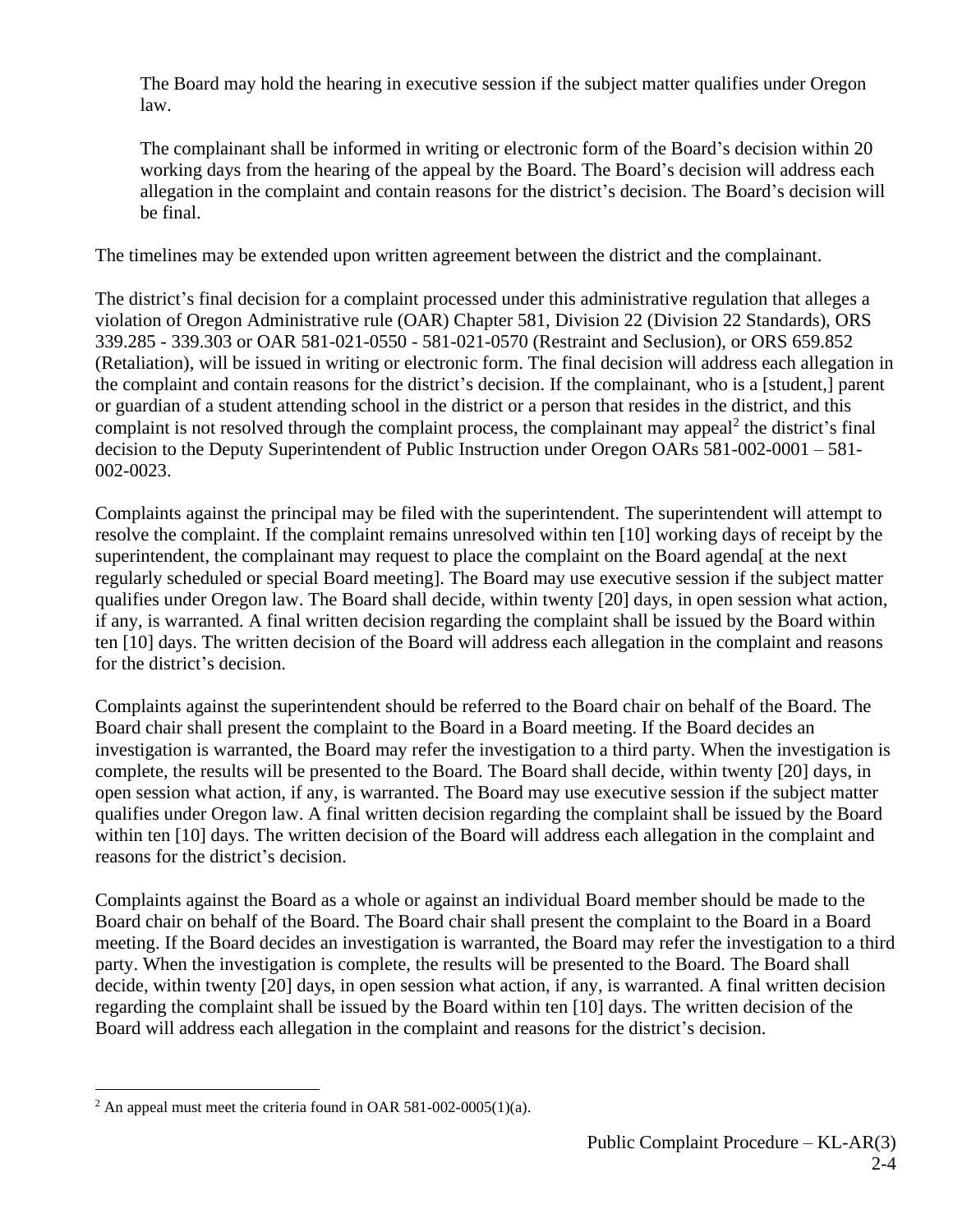Complaints against the Board chair may be made directly to the Board vice chair on behalf of the Board. The Board vice chair shall present the complaint to the Board in a Board meeting. If the Board decides an investigation is warranted, the Board may refer the investigation to a third party. When the investigation is complete, the results will be presented to the Board. The Board shall decide, within twenty [20] days, in open session what action, if any, is warranted. A final written decision regarding the complaint shall be issued by the Board within ten [10] days. The written decision of the Board will address each allegation in the complaint and reasons for the district's decision.

### <sup>3</sup>**Charter Schools of which the District Board is a Sponsor**

The appeal of a complaint from a public charter school to be reviewed by the district Board will be presented by the Board chair and reviewed by the Board at a Board meeting. The Board may use executive session if the subject matter qualifies under Oregon law. The Board will review the appeal and make a decision about appropriate action, which may include, but is not limited to, holding a hearing, requesting information, and recognizing the decision reached by the public charter school board. A decision will be reached, within twenty [20] days, in open session, unless allowed in executive session. A final written decision regarding the appeal shall be issued by the district Board within ten [10] days. The written decision of the district Board will address each allegation in the complaint and include reasons for the district Board's decision.

 $3$  If the district Board elects to hear appeals on public charter school complaints for which the district Board has jurisdiction, as decided by statements in the charter agreement, Board policy, or a board resolution, this language is recommended for this administrative regulation to delineate the process.